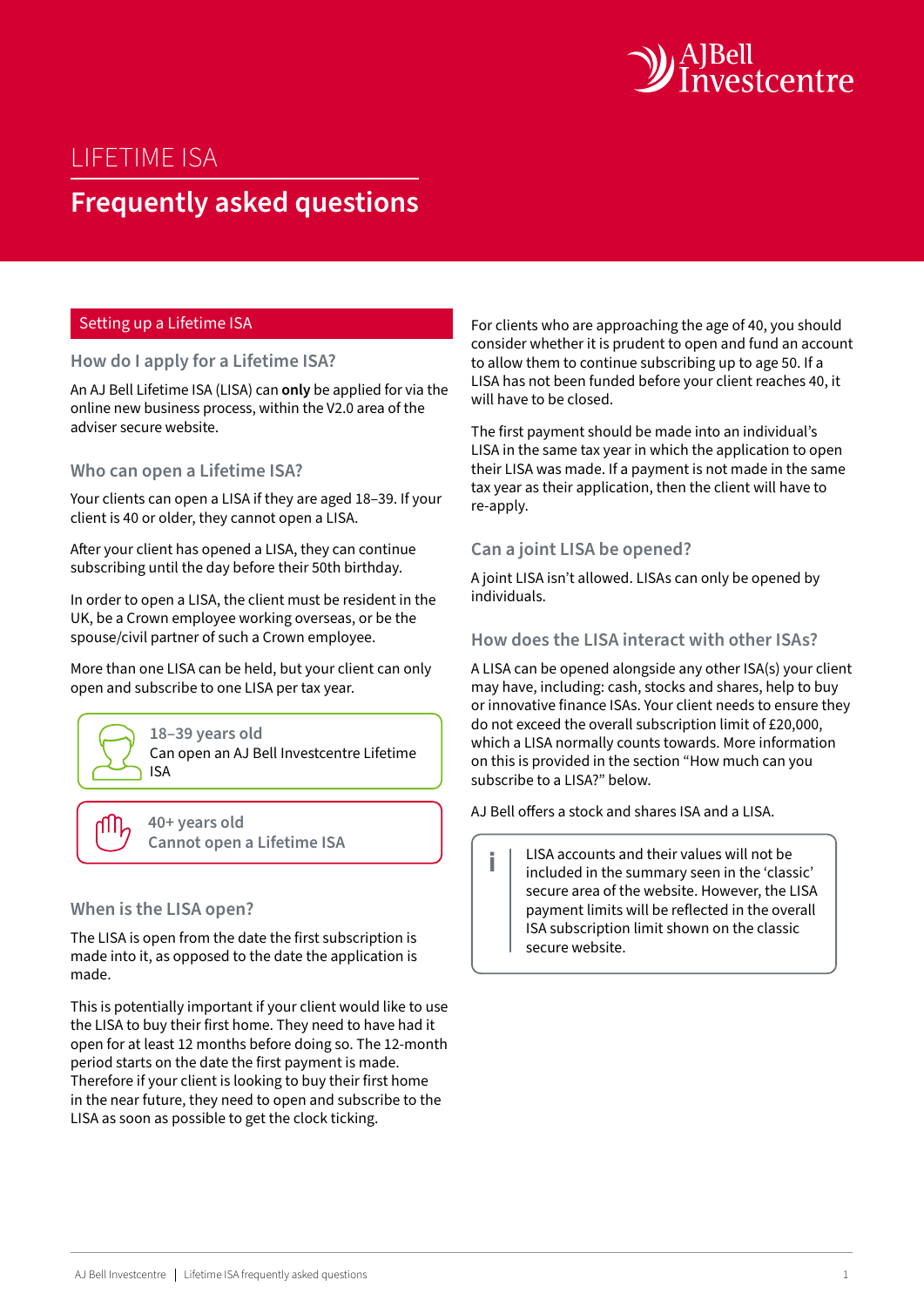# **What investments can be made in an AJ Bell Investcentre LISA?**

You have the same functionality as you do with our Stocks and Shares ISA. We provide access to a comprehensive range of investments via our platform.

Placing deals for the LISA can be done using i the V2.0 website, and follows the same process as other wrappers. 'Investments' must be selected on the left-hand menu, the relevant client chosen, then the LISA wrapper. Deals are then placed in the usual way.

> You can also view all LISA accounts in the main Funds & Shares Service (F&SS) dealing pages and access all F&SS functionality for LISAs, including:

- bulk dealing tools;
- Model Portfolio Service;
- regular investments;
- cash management tools;
- performance tools and other reporting; and
- online dealing functionality, also available in the Beta website for individual trades.

# **Can I receive adviser charges from a LISA?**

No, adviser charges cannot be taken from a LISA because they are classed as a withdrawal and the client would incur a 25% penalty charge.

# Paying into a LISA and receiving the Government bonus

### **Who can make a subscription to a LISA?**

Only the account holder can open and make subscriptions into a LISA. Once opened, subscriptions can only be made by individuals between the ages of 18–49.

An important point for your client to consider is that if they primarily use a LISA to save provision for retirement – rather than enrolling in a qualifying scheme, occupational pension scheme or personal pension scheme – they may lose the benefit of contributions from an employer (if any) and future entitlement to means-tested benefits may also be affected.

The fastest way to make a payment into any AJ Bell Investcentre account is via electronic payment or Direct Debit, although cheques can also be accepted. When opening a LISA, the details of subscription(s) can be captured within the new business process. To make a payment into an existing account, you can use the 'payments-in' area of the V2.0 website to make electronic payments.

### **Can an employer make a subscription?**

No, your client's employer cannot subscribe to their LISA.

### **How much can be paid into a Lifetime ISA?**

The maximum which can be paid into a LISA is £4,000 per tax year.

Current year subscriptions made into a LISA will count against the overall ISA subscription limit for the year as well as the LISA subscription limit.

As AJ Bell Investcentre does not accept transfers into the LISA, all payments will count towards the LISA subscription limit of £4,000.



### **How and when is the Government bonus paid?**

The Government bonus is calculated as 25% of the payment and we arrange for the bonus to be paid directly into the LISA on a monthly basis. This takes four to eight weeks to credit to the LISA.

### **Can the client make regular investments in a LISA?**

Yes, you can set up regular investments online.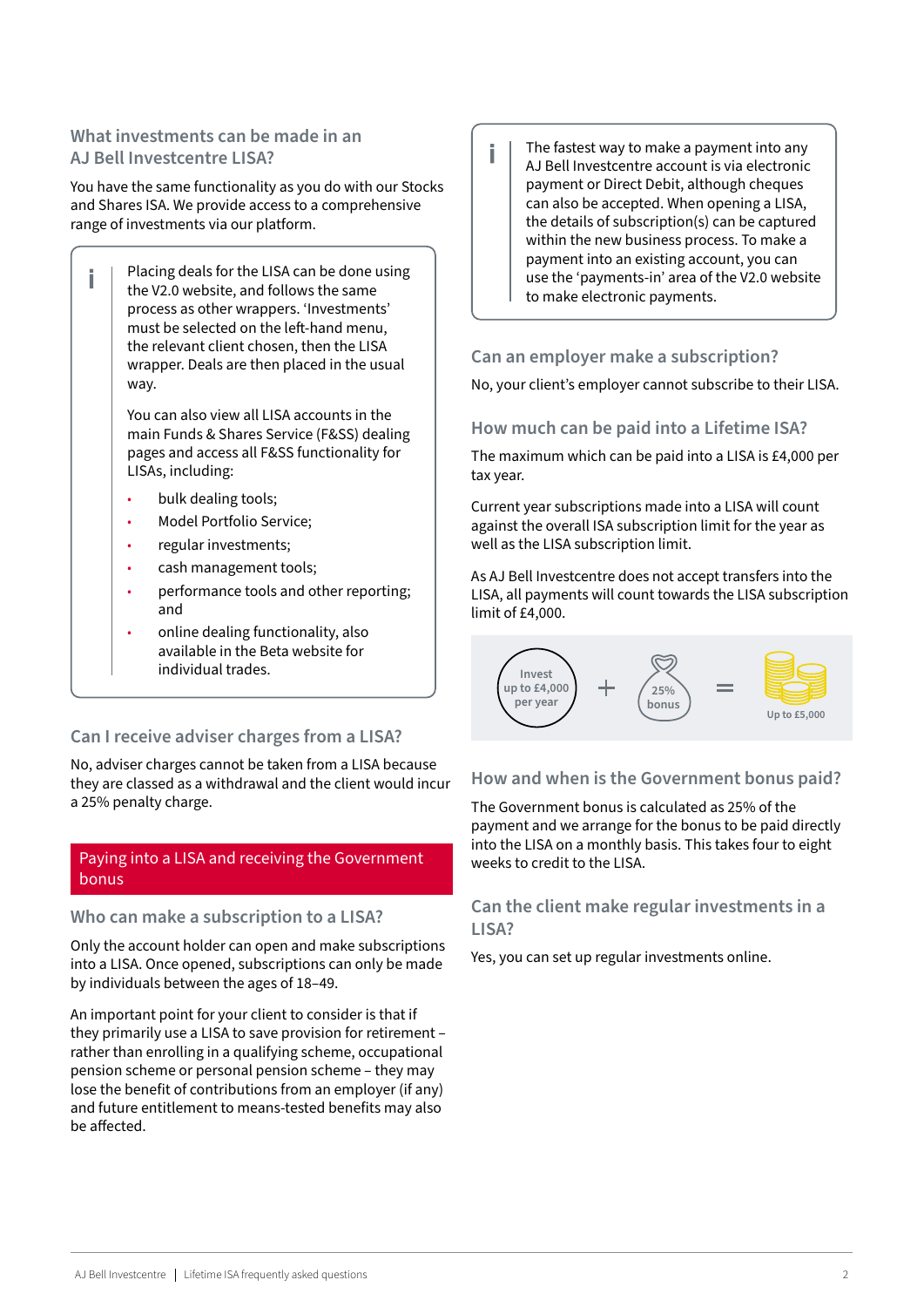#### **Account management**

i

- The V2.0 website supplies a single view of the client's LISA, including payments made and remaining subscription amounts.
- The V2.0 website will also show the total value of all LISA payments, cash and assets.
- LISAs for clients can be viewed in the same way as other wrappers on the V2.0 website. The website has sections that show:
	- payments in this has payments for ISA and LISA to show subscription and payment limits;
	- regular payments at client level;
	- client portfolios viewable at wrapper level, as well as at individual level, so LISA portfolios can be viewed independently;
	- client documents;
	- corporate action information and elections via the corporate actions dashboard; and
	- a cash management tool.
- Where subscription figures are shown in the classic website, these will include payments made to LISAs.
- Contract notes and secure messages can be accessed through the F&SS dealing pages as usual.
- **Important note** adviser charging is not available for LISAs, including wrapper charges and charges on trades placed. Any charge added to a trade will not be paid out and will be returned to the client's account.
- Clients have full read-only access to their LISA through the client website.

#### **Withdrawals**

# **When can withdrawals be made from a LISA?**

Withdrawals can be made charge-free to purchase a first home (priced up to £450,000) or from age 60 to fund retirement. In addition, it is possible to access the LISA charge-free if your client is terminally ill.

If a withdrawal is made from the LISA for any other reason, the client will incur a 25% penalty charge for doing so.

Clients will be unable to instruct cash withdrawals online, with this process being completed offline. If a withdrawal is required, then you will be able to access a withdrawal form from the literature section online.

#### **For example:**

| <b>Client receives</b>  |     | £3,750    |
|-------------------------|-----|-----------|
| 25% penalty charge      | =   | $-E1,250$ |
| <b>Client withdraws</b> | =   | £5,000    |
| Total LISA value        | $=$ | £5,000    |
| Government bonus        |     | £1,000    |
| Client contribution     | ⋍   | £4,000    |

#### **How is the LISA used to purchase a first home?**

The LISA can be used to fund the purchase of a first home. To qualify, the client can't have owned property before anywhere in the world either by themselves or with another person. This includes any property that they may have inherited.

The property must be bought in the UK with a mortgage, shared ownership arrangement or regulated home purchase plan for under £450,000. It must be your client's main residence.

It's also worth remembering that the LISA must have been open and funded for at least one year before it can be used to purchase a first home.

# **What happens when my client is ready to purchase their first home?**

First they should contact their conveyancer, who will ask them to complete a declaration. The declaration form will ask for details about the purchase. The conveyancer will then contact us once the purchase is ready to proceed. We will pay the amount requested to the conveyancer to finalise the transaction.

If the purchase doesn't complete within 90 days of the withdrawal, the amount withdrawn must typically be returned to the LISA.